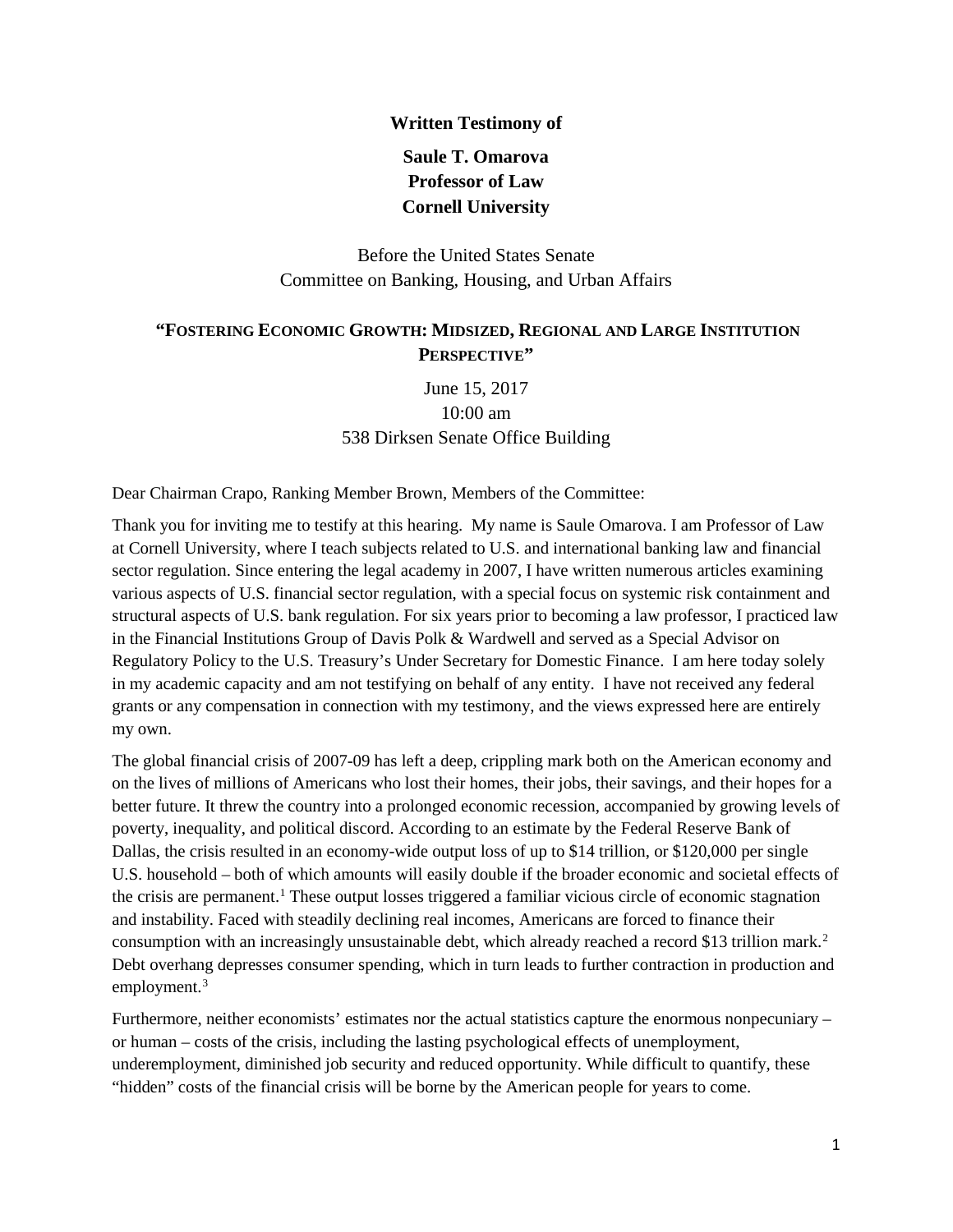Yet, the very same financial institutions whose reckless profit-seeking created the crisis in the first place were largely protected from the downside of their own excessive risk-taking, because the federal government was compelled to bail them out. Not only did the 2008-09 bailouts effectively exact "an unfair and nontransparent tax upon the American people" but they also significantly undermined public trust in the American capitalist system, thus undermining the system itself.<sup>[4](#page-3-3)</sup>

In this context, the Committee's current efforts to evaluate the role of financial institutions in fostering America's economic growth acquire particular significance. Promoting sustainable, stable long-term growth is an issue of enormous political as well as economic importance. It is the only way of remedying pervasive socially destructive consequences of the financial crisis: only by deliberately and systematically channeling public and private efforts toward the expansion of productive capacity and employment in the real (i.e., non-financial) sector of the national economy can we reverse the crippling effects of the extraordinary wealth transfer from the American taxpayers to the financial industry that the latest crisis laid bare for all to see. There is hardly a greater task facing Congress today, and the Committee's decision to tackle it is a much needed act of public-minded statecraft.

Ironically, however, the financial industry is using this opportunity to mount a massive lobbying effort to achieve the opposite goal: to reverse key post-crisis regulatory reforms enacted with an explicit goal of curbing financial institutions' ability to generate – and then socialize – excessive levels of risk in the financial system. The industry explicitly targets the Dodd-Frank Wall Street Reform and Consumer Protection Act of 2010 (the "Dodd-Frank Act" or the "Act"), the centerpiece of post-crisis financial regulation reform.[5](#page-3-4) In effect, banks are trying to put the Dodd-Frank Act on trial under the rhetorical guise of "fostering economic growth." It is, however, a dangerous misconception to equate economic growth with financial sector deregulation: not only are the two phenomena fundamentally different but, as explained below, they are often mutually exclusive.

It is especially ironic – indeed, astounding – to watch the financial industry complain about its supposedly unbearable regulatory compliance costs, when the industry is doing exceptionally well for itself. All banks and their parent-companies, regardless of size, saw their profits increase steadily during the entire time after the Dodd-Frank Act was passed in 2010. In 2016 alone, banking institutions earned a total of \$175 billion in net profits.<sup>[6](#page-3-5)</sup> This is not a sign of a struggling industry.

Of course, it may be reasonable, and even desirable from the public policy perspective, to revisit the continuing efficacy of certain post-crisis laws and regulations or to recalibrate their application to certain small, low-risk financial institutions. If carefully designed and thoughtfully implemented, such recalibration may help to increase the availability of affordable local financing to small businesses in some rural and small-town areas. However, even under the best of circumstances, that possibility alone is not sufficient to support a wide-ranging repeal or rollback of the existing financial laws and regulations. Any such measure would directly and disproportionately benefit large, complex, systemically risky megabanks by removing all meaningful constraints on their ability to destabilize the nation's financial system and, once again, jeopardize American taxpayers' long-term (and even short-term) well-being. It is against this background that the Committee should evaluate every proposal for regulatory reform submitted to it by self-interested industry players.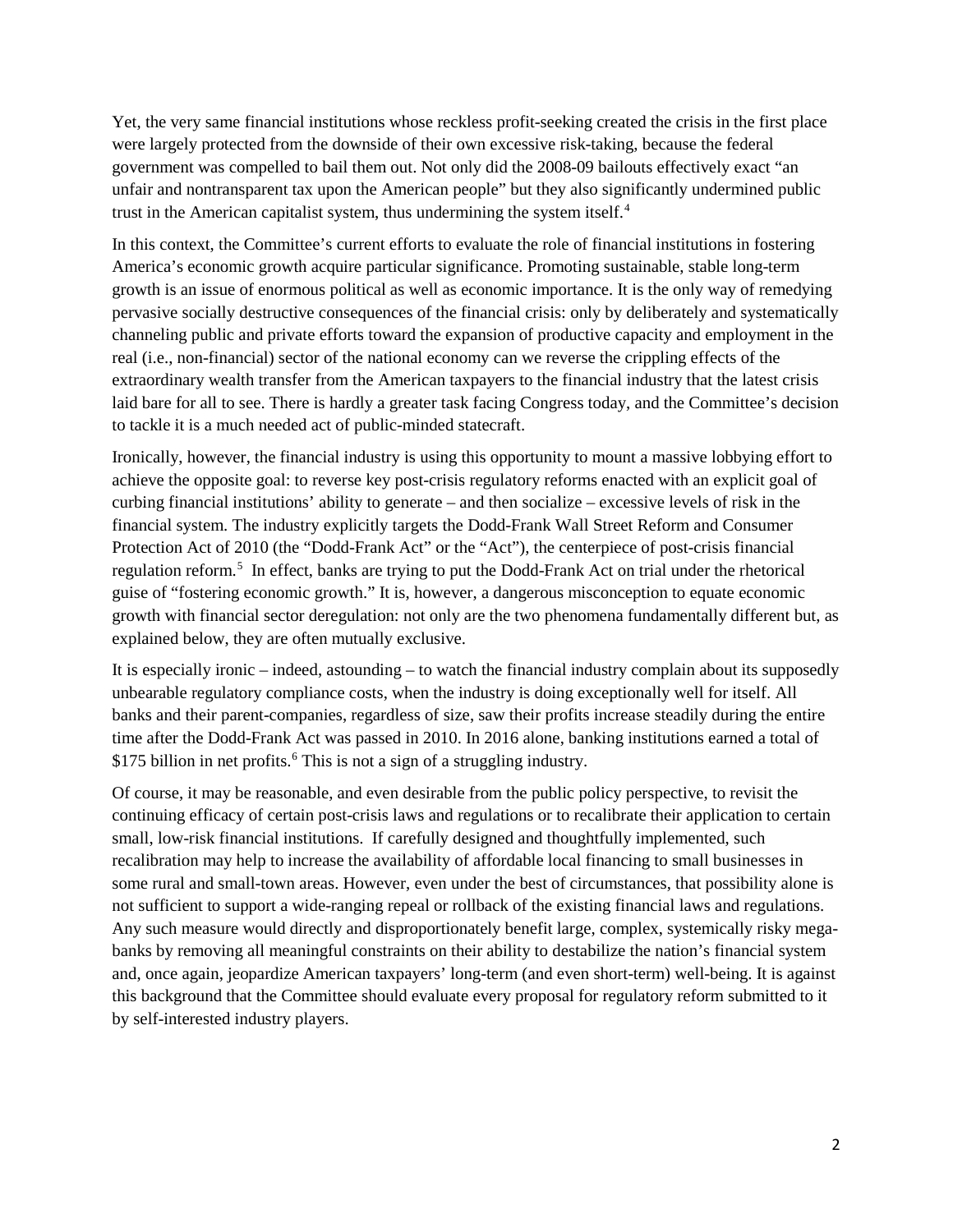### **I. FINANCIAL DEREGULATION IS LIKELY TO HINDER, NOT FOSTER,** *REAL* **ECONOMIC GROWTH**

The starting point of all deregulatory proposals and arguments advanced by the financial industry is a blanket assertion to the effect that financial institutions' core, if not sole, business purpose is to finance America's economic growth. Accordingly, the argument goes, any regulatory constraint on financial institutions' business activities, *by definition*, restricts their ability "to serve customers, grow the economy and create jobs."[7](#page-3-6) Therefore, an implicit conclusion follows, removing such regulatory constraint will *necessarily and automatically* improve customers' lives, boost the economy, and create jobs.

<span id="page-2-0"></span>It is an inherently faulty argument, insofar as these financial institutions – regardless of their size or other attributes – are privately-owned firms whose overarching business priority is to maximize their own profits and shareholder returns, not the nation's macroeconomic goals. It becomes a deliberately misleading and dangerous argument, however, when used by large financial institutions the bulk of whose profits comes from massive secondary-market trading and dealing operations.

The financial industry's argument either inadvertently conflates or deliberately confounds two very different things: (1) actual growth in the *real* economy, and (2) mere speculation-driven *asset price inflation* in the secondary markets.

It is indisputable that what America needs is *real economic growth*: stable and sustainable long-term growth of the real – i.e. non-financial – sector of the national economy. We urgently need to grow our nation's industrial output and capacity, to facilitate employment- and wealth-generating technological advances, to rebuild and modernize the country's physical and social infrastructure. We also need to ensure that the benefits of these real growth-promoting activities are distributed more equally and fairly, so as to restore the lost strength of America's middle class and to enable lower-income American families to move up the ladder of economic and social success. It is this kind of real, sustainable, structurally balanced, and socially inclusive economic growth that is necessary in order to help the country recover from the post-crisis economic recession.

It is also fundamentally different from the mere *asset price inflation,* or growth in prices at which various already existent assets – stocks, bonds, commodities, real estate, etc. – are traded in secondary markets. Because increases in market value of such tradable assets at least temporarily increase their owners' individual wealth, the aggregate growth in the market value of all such assets is routinely and erroneously taken as a direct indicator of the aggregate economic "wealth" or national economic "growth." Of course, an increase in the current market price of a particular company's stock may reflect, at least in part, an increase in that company's real-life productivity. But it may also reflect merely the generalized expectations of today's stock buyers that those prices will be even higher tomorrow. In that sense, all asset price inflation is inherently speculative: it is not directly or necessarily linked to actual productive gains in the real economy.[8](#page-3-7)

Moreover, speculative asset price inflation, in fact, significantly *impedes* real economic growth. There are two reasons why that is the case.

First, by making purely speculative investments financially attractive, asset price inflation effectively diverts investment flows away from the primary markets in which companies raise new capital for expanding their productive capacity. Put simply, investors looking to put their money to use in financial markets face two competing choices: asset price speculation (an easy short-term commitment of capital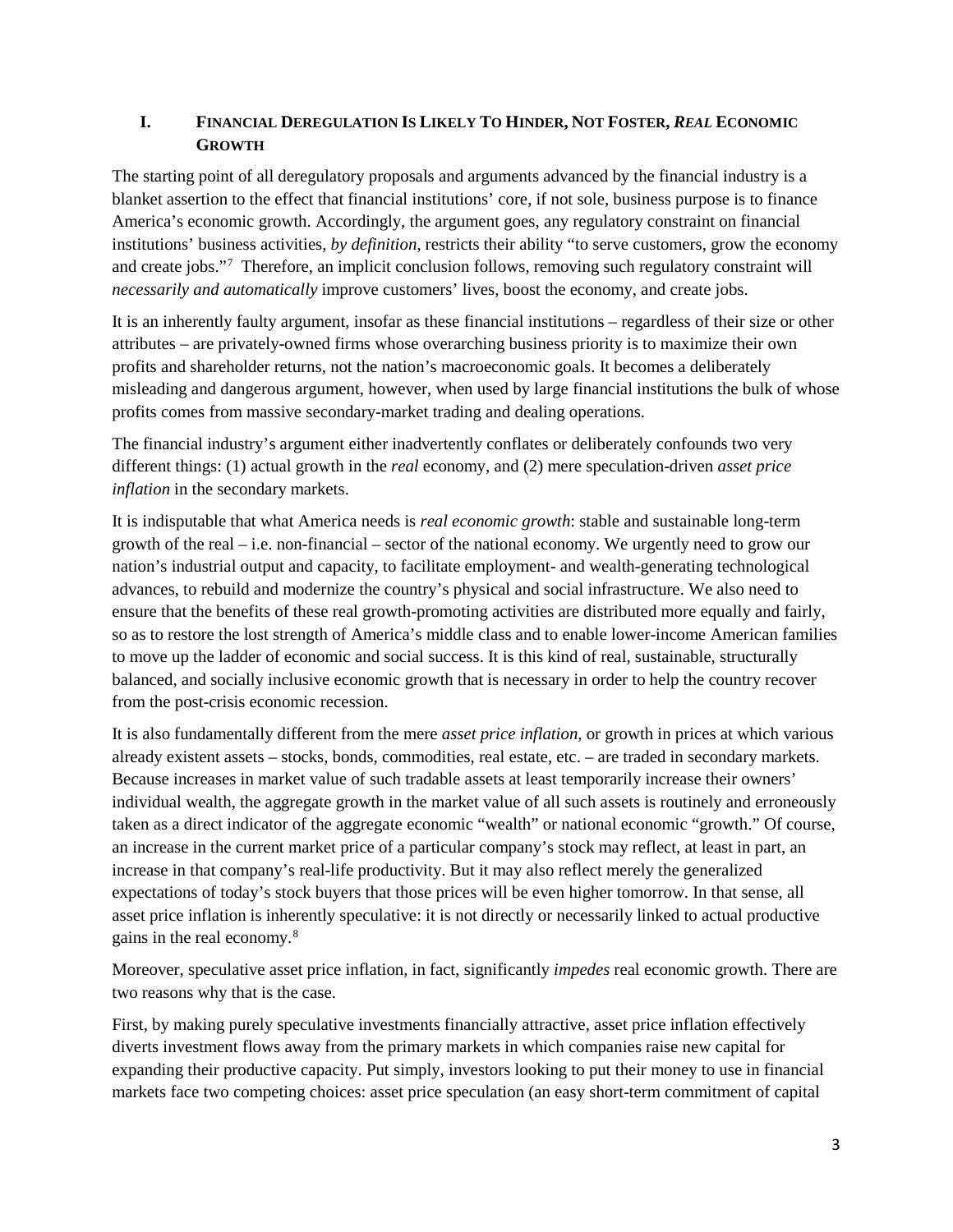<span id="page-3-0"></span>with virtually no "hard" constraints on the upside) or productive investment in the real economy (a longterm commitment of capital with various real-life constraints on potential returns). In that sense, asset price inflation actively undermines the real economy's potential for productive, employment-generating growth that America so desperately needs.

<span id="page-3-2"></span><span id="page-3-1"></span>Second, asset price inflation creates instability that directly threatens the economy's ability to operate and grow. When speculation-induced asset price inflation reaches its peak, the inevitable market crash tends to be fast and furious. During these dramatic moments, markets tend to over-correct, sending asset prices far below the levels supported by the "fundamentals." Thus, the ultimate bursting of an unsustainable speculative bubble wipes out not only the artificial, purely speculative gains in asset values but also a lot of real economic wealth. Massive defaults, bankruptcies, business closures, worker layoffs, and other familiar symptoms of a severe "market correction" extinguish both the fruits of the nation's past and the foundations of its future economic growth and prosperity.

<span id="page-3-5"></span><span id="page-3-4"></span><span id="page-3-3"></span>To appreciate these dynamics, one need not go as far back as the Great Depression and the Roaring Twenties that led to it. More recent history provides plenty of evidence to the same effect.

<span id="page-3-7"></span><span id="page-3-6"></span>In the era of massive financial sector deregulation, throughout the 1990s and all the way until 2008, America's economic boom was based largely on secondary-market asset price inflation. This trend is particularly visible in the period after the enactment of the Gramm-Leach-Bliley Act of 1999 (the "GLB Act"), which repealed the Glass-Steagall Act's prohibition on combining, under the same corporate roof, traditional banking activities and full-blown dealing and trading in securities and other financial (and even non-financial) markets.<sup>[9](#page-3-8)</sup> Throughout the 1990s, large financial institutions – both commercial banks and investment banks – lobbied for this "regulatory relief" from the supposedly outdated Glass-Steagall rules, using the familiar rhetoric of "facilitating economic growth" and providing "more choices" and "better services" to their customers.

<span id="page-3-12"></span><span id="page-3-11"></span><span id="page-3-10"></span><span id="page-3-9"></span><span id="page-3-8"></span>Once enacted, the GLB Act unleashed an unprecedented consolidation in the financial services industry and the emergence of a handful of extremely large FHCs that began aggressively growing their largescale trading and dealing operations in securities, derivatives, short-term money-like instruments, and physical commodities[.10](#page-3-9) Their core banking operations, while still a critical point of access to public subsidy, quickly lost their status as the "core" source of profitability.<sup>[11](#page-3-10)</sup> In the short nine years between the enactment of the GLB Act and the near-collapse of the financial markets in the fall of 2008, these universal megabanks have effectively turned into universal dealers making secondary markets in everything and anything that could be quantified and turned into a trading asset. A result of this unprecedented growth of secondary market speculation was an equally unprecedented asset price inflation – a story aptly told by many an expert already.

<span id="page-3-18"></span><span id="page-3-17"></span><span id="page-3-16"></span><span id="page-3-15"></span><span id="page-3-14"></span><span id="page-3-13"></span>For present purposes, however, one point deserves special emphasis: As secondary market trading volume, stock price indices, and financial firms' profits were all going up, domestic industrial production declined, manufacturing jobs were massively outsourced overseas, wages stagnated, and consumer debt (itself converted to a "securitized" trading asset) ballooned. In effect, this "financialization" of the American economy represented an unprecedented transfer of wealth from the real economy to the increasingly speculation-oriented financial sector.<sup>[12](#page-3-11)</sup> The systematic redistribution of wealth from the Main Street makers to Wall Street takers was starkly exposed when the speculative craze – particularly, in mortgage-backed securities, underlying mortgage loans and houses – finally triggered the world's first truly *systemic* financial crisis.[13](#page-3-12) To protect the economy from collapse, American taxpayers were forced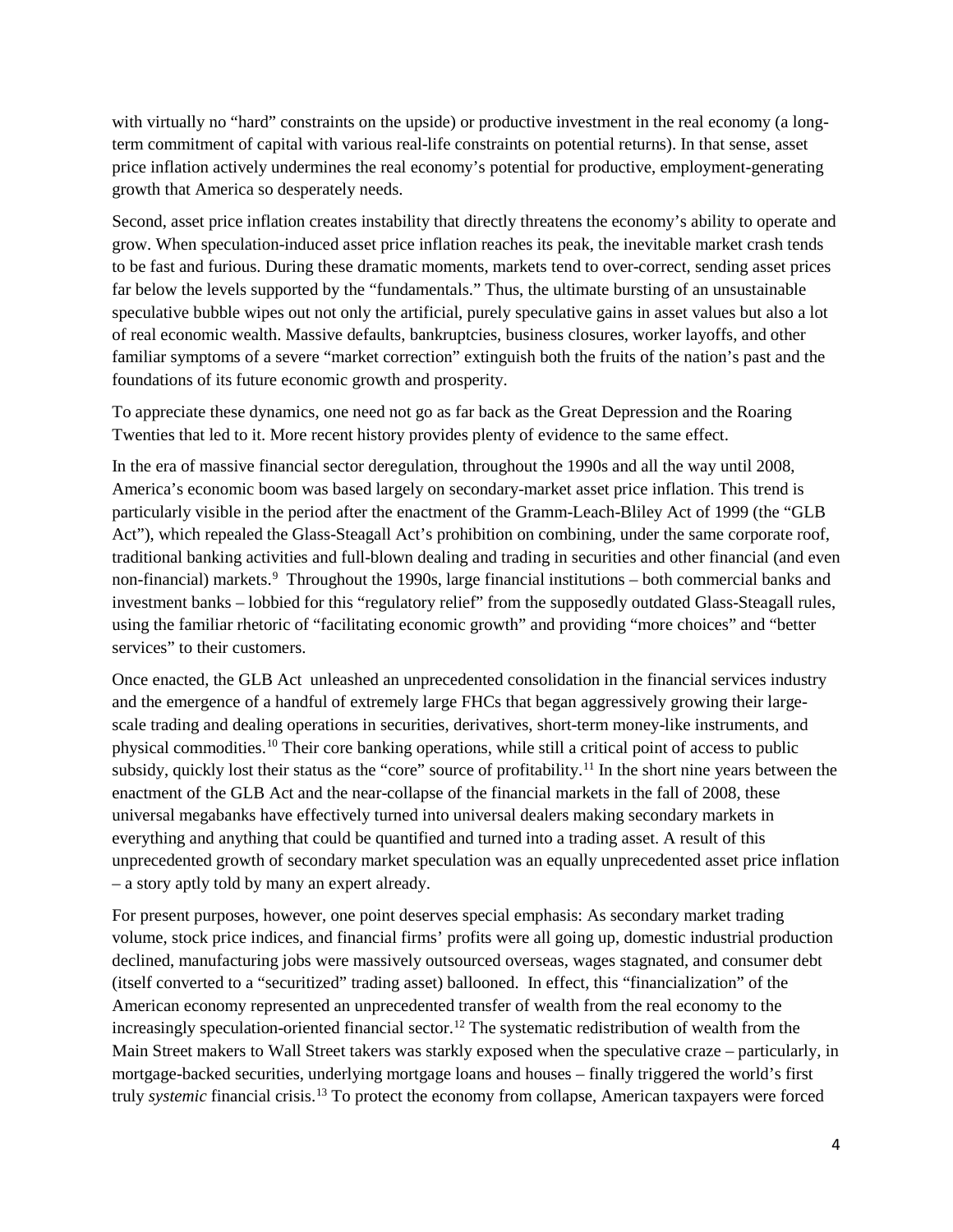<span id="page-4-0"></span>to bail out the same megabanks that fueled – and profited from – the crisis-inducing asset price inflation. Today, financial institutions are doing very well, in terms of profits and returns on their shareholders' equity.[14](#page-3-13) But the middle class and poor Americans, whose livelihood is tied to the real economy, continue to bear the full burden of the sluggish post-crisis recovery.

<span id="page-4-4"></span><span id="page-4-3"></span><span id="page-4-2"></span><span id="page-4-1"></span>The centerpiece of post-crisis regulatory reform, the Dodd-Frank Act, aims to minimize the likelihood of recurring speculative asset price inflation. Thus, the Dodd-Frank Act established a new systemic oversight body, the Financial Stability Oversight Council ("FSOC").[15](#page-3-14) The Act mandated enhanced prudential supervision of so-called "systemically important financial institutions" ("SIFIs"), which includes large bank holding companies ("BHCs") with at least \$50 billion in assets and certain non-bank financial institutions designated as SIFIs by FSOC.<sup>[16](#page-3-15)</sup> As part of such enhanced prudential supervision, SIFIs are required to maintain higher capital and liquidity buffers, conduct regular stress tests, and prepare and submit to regulators comprehensive resolution plans ("living wills").

<span id="page-4-9"></span><span id="page-4-8"></span><span id="page-4-7"></span><span id="page-4-6"></span><span id="page-4-5"></span>Among other things, these heightened requirements are designed to limit the ability of large financial conglomerates to create dangerous levels of risk through their massive dealing and trading operations in secondary markets. By restricting SIFIs' ability to fuel destabilizing asset price inflation, the Dodd-Frank regime of enhanced prudential supervision also helps to channel investment away from socially destructive speculation (secondary markets) and toward productive investment in the real economy (primary markets). While it is not commonly perceived or discussed in these terms, this potential "channeling" effect of the Dodd-Frank Act on real economic growth should not be underestimated. Put simply, if investors find fewer lucrative opportunities in speculative assets trading, they will direct more of their money into non-speculative investments.

<span id="page-4-11"></span><span id="page-4-10"></span>It is, therefore, no surprise that large financial conglomerates – Wall Street megabanks that dominate and profit from secondary market trading and dealing activities – are now asking Congress to reverse all of the major post-crisis regulatory reforms that threaten their ability to promote speculative asset price inflation. Rhetorically, these financial institutions are deliberately using the language of "fostering economic growth" and "creating jobs," ostensibly through lending to "small businesses" and "American families." Strategically, they are taking advantage of the fact that many smaller BHCs, regional lenders without meaningful trading operations, voice their own, qualitatively different, concerns about the unintended consequences of applying SIFI regulation to their more traditional banking-based business models. Neither of these clever tactics should sidetrack the Committee in its deliberations on how to foster sustainable, stable growth in the real economy, as opposed to mere speculation in secondary markets.

## **II. THE FINANCIAL INDUSTRY'S DEREGULATORY PROPOSALS WILL NOT FOSTER REAL ECONOMIC GROWTH**

The financial industry has submitted numerous letters and proposals for deregulatory reforms that would ostensibly promote economic growth. A comprehensive or detailed analysis of all such letters and proposals would make my testimony unwieldy. Instead, I will focus on the industry's key deregulatory proposals targeting the Dodd-Frank's regime of enhanced prudential supervision, including the process of SIFI designation and supervisory stress testing. While these proposals offer clear potential benefits from the standpoint of financial institutions' own profitability and stock price (at least in the short run), the financial industry failed to establish how the proposed deregulatory measures would promote sustainable long-term growth of the American economy.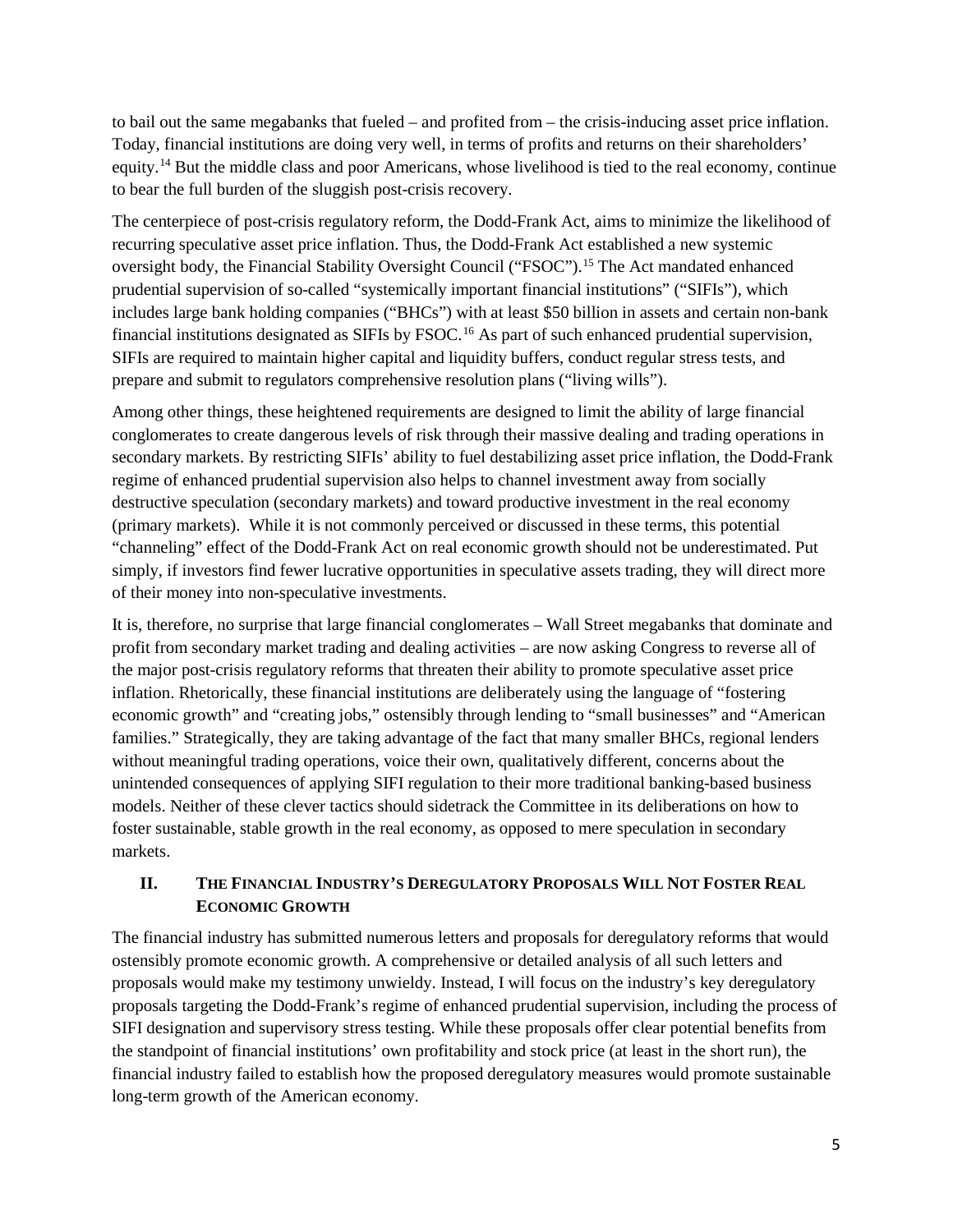### **A. Rolling Back Enhanced Prudential Regulation Will Promote Speculation-Driven Asset Price Inflation, Not Real Economic Growth**

The financial industry's proposals nearly uniformly try to make a case that one of the key impediments to creating American jobs and fostering economic growth is the Dodd-Frank Act's explicit focus on systemic risk prevention. This argument targets the FSOC's general authority to designate SIFIs, the process and criteria for application of enhanced prudential standards, the substance of such standards, and the federal regulators' ability to exercise discretion in implementing their statutory oversight responsibilities. The principal justification for this sweeping attack on the core features of the post-crisis regulatory regime is that it increases individual financial institutions' costs of compliance, compared to their pre-crisis regulatory compliance costs.

This line of argument lacks merit.

Every regulation, by definition, increases regulated firms' costs of doing business: such costs may include both the direct expenses of complying with regulations and the foregone profits from the prohibited or restricted activities. Child labor laws, environmental regulations, anti-fraud rules all raise costs of doing business for those private firms that stand to profit from activities the society deems undesirable. The mere imposition, via regulation, of additional *private* costs is not an "unintended consequence" that must be avoided: it is the principal mechanism of protecting the public from potential harm caused by profitseeking private actors.

The appropriateness of *additional private costs* of regulation, therefore, must be weighted not against *preregulation private costs* but against *potential public costs* likely to accrue in the absence of regulation. None of the financial industry's proposals offer any discussion, let alone quantification, of the full public costs of rolling back the Dodd-Frank regime of systemic oversight. In that sense, while styled as public policy proposals, these are merely requests for *special private benefits*.

The rhetoric of "promoting economic growth" is meant to mask this fundamentally self-interested nature of the financial industry's requests for deregulation. As discussed above, removing prudential restrictions on large financial institutions' risk-taking will hinder, not promote, the kind of real economic growth that the American people so urgently need. It will spur precisely the kind of secondary market speculation and asset price inflation that enriches Wall Street megabanks and further decimates America's real productive capacity.

Notably, all of the financial industry's proposals to roll back Dodd-Frank's enhanced prudential regulation use the same basic rhetorical device: they frame the issue as a clear binary choice between "arbitrary" and "tailored" rules. They claim that existing SIFI determination criteria (in particular, the \$50B asset size threshold for treating BHCs as SIFIs), the Federal Reserve's supervisory stress tests, and even the long-standing CAMELS rating system are "arbitrary" and should be either repealed or replaced with something that is "appropriately tailored" to each financial institution's "unique" business and risk profile. [17](#page-3-16)

<span id="page-5-0"></span>It is not my goal in this testimony to engage in any technical disputes regarding any specific capital requirements or stress test methodologies. My comments go to the overarching misconception that the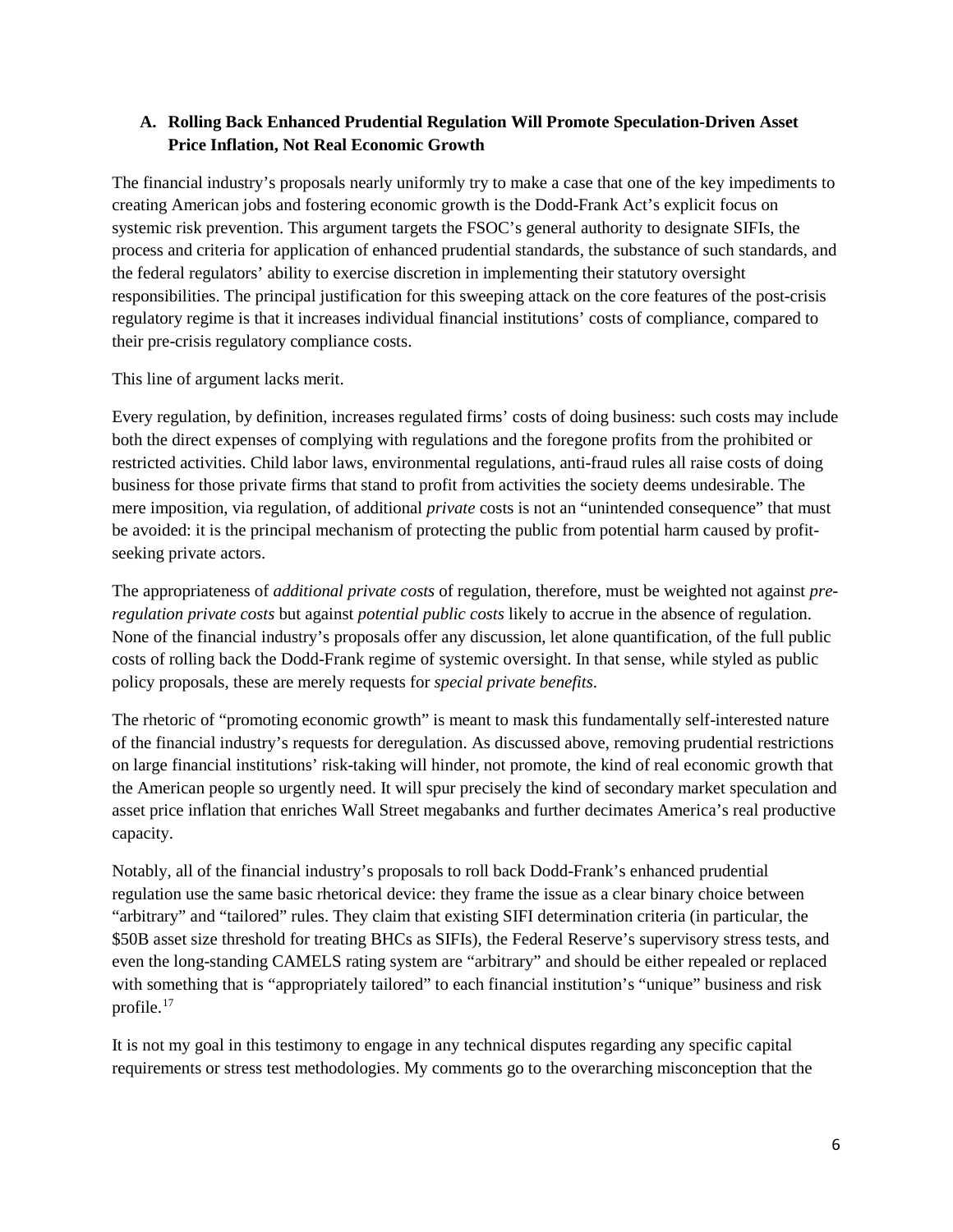industry actors' concerted (possibly coordinated?) use of the false dichotomy – "arbitrariness" vs. "tailoring" – engenders.

### *"Tailored" SIFI Determination Is A Path to Eliminating SIFI Oversight*

Generally, setting a specific numeric threshold as a jurisdictional device  $-i.e.,$  a criterion for subjecting a particular person to a particular set of legal rules – is not "arbitrary," per se. We all live with a myriad of such fundamentally "arbitrary" but practically necessary threshold-based rules every day: the legal age for voting is 18, the legal age for drinking is 21, the individual income tax rates are drawn on the basis of specified income thresholds, and so on. What would happen if we removed all such numerical thresholds as "arbitrary" and replaced them with "tailored" determinations seeking to establish with complete precision every single person's "unique" individual ability to exercise voting rights, consume alcohol, or pay income taxes? In theory, it could make everything better. In practice, however, it would create a far more arbitrary, unpredictable, and chaotic world in which nobody will be able to anticipate – or assess the fairness of – the "uniquely tailored" treatment they receive under voting, drinking, or tax laws. It would also require an enormous amount of government resources to provide sufficiently individualized and "appropriately tailored" determination of every person's many legal rights and obligations. The sheer cost to the public of giving everyone their own "tailored" law will far outweigh any private costs of having to live with "arbitrary" but universally applicable and clearly drawn boundaries.

This simple common-sense logic should be applied to evaluating the financial industry's request to replace the Dodd-Frank's \$50B size threshold for treating BHCs as SIFIs with an "indicator-based" regime of specific case-by-case designation. Midsize banks worried about approaching the \$50B threshold in the future and regional banks that already qualify as SIFIs based on their asset size are especially keen to see this part of the Dodd-Frank repealed and replaced.

Reasonable people may disagree and argue about whether the current size threshold – \$50 billion in assets – is the right one, or whether a higher or a lower number would be more socially beneficial. On the one hand, as midsize and regional banks argue, their traditional lending-based business model does set them qualitatively apart from Wall Street megabanks with massive and systemically risky trading and dealing activities. The fact that the top six megabanks' size is measured in trillions of dollars further underscores that difference. On the other hand, \$50 billion is by no means an insignificant number. Only 38 BHCs currently exceed that threshold. It is also instructive to remember that, in the 1980s, savings banks and thrifts – small, local traditional lenders squeezed by competitors – made very similar pleas for regulatory relief. The resulting S&L crisis showed that hasty deregulation of small lending-oriented financial institutions may create significant risks to the system.<sup>[18](#page-3-17)</sup>

These complexities notwithstanding, the existing regime should not be simply replaced with an "indicator-based" system under which the FSOC would be forced to go through a tedious and inevitably contentious exercise of determining whether any particular BHC's scope, scale, nature, and mix of activities warrants a SIFI designation. While this "flexible" and "individually tailored" approach may sound good in theory, it will significantly undermine the entire post-crisis regulatory framework for safeguarding systemic stability. There are three main reasons why that is the case.

First, mandating an individualized SIFI determination procedure for each potentially systemically significant BHC will impose an enormous, and completely unnecessary, financial and organizational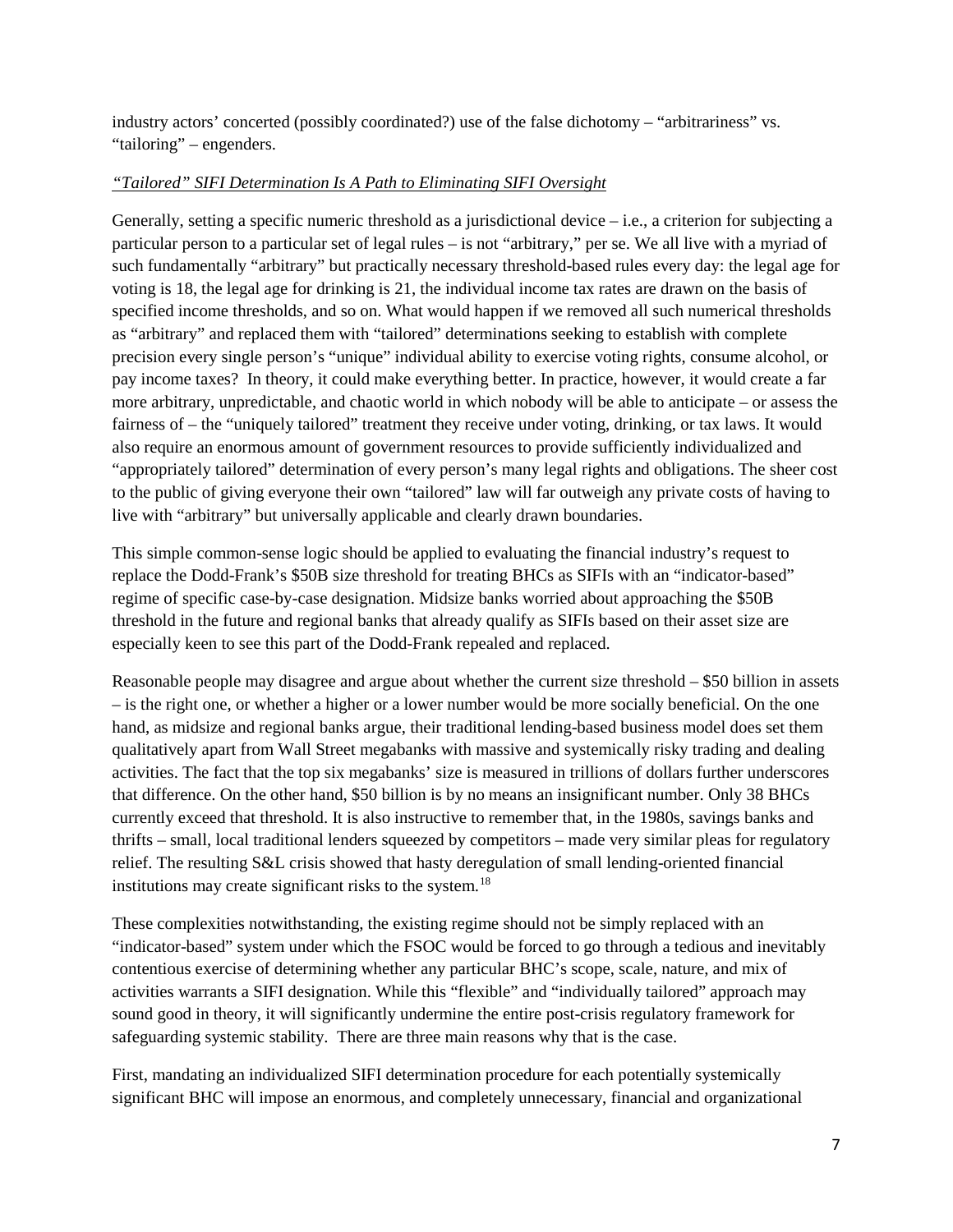burden on FSOC, Federal Reserve, and other regulators. The sheer costs of the "tailored" designation process – hiring and training dedicated personnel and devoting countless amounts of regulators' time and energy to gathering and processing huge amounts of information, most likely over BHCs' constant objections and complaints – will threaten to derail the entire regime of SIFI oversight. It is nearly a certainty that this costly and time-consuming process will effectively preclude both FSOC and the Federal Reserve from exercising their statutory responsibilities as systemic regulators. Notably, financial institutions advocating this measure deliberately ignore these public costs of giving them their own, individually "tailored" supervisory regime. Nor do they undertake to cover all of the additional regulatory costs of the "tailored" SIFI designation process.

Second, individually "tailored" SIFI designation will immediately become vulnerable to the financial industry's other favorite line of attack as being inherently unpredictable, unclear, and non-transparent: in other words, "arbitrary." The very nature of the complex inquiry into various qualitative indicators of systemic riskiness of an individual financial institution is bound to open FSOC to potential allegations of misjudgment, misinterpretation, and misbehavior. The MetLife saga provides a vivid example of that tactic. Given what is at stake for large BHCs, the odds of FSOC being constantly embattled and ultimately incapacitated are unacceptably high. Instituting individually "tailored" SIFI designation process will virtually ensure the next round of industry lobbying, aiming to eradicate the very notion of enhanced SIFI supervision as ostensibly non-administrable in practice.

Third, there is significant danger that loosening the SIFI designation process, primarily to accommodate the demands of midsize and regional banks and BHCs, will pave the way for large Wall Street megabanks to seek additional deregulatory measures specially "tailored" to enable them to expand their lucrative secondary-market trading and dealing operations. While such activities are precisely what creates unsustainable levels of risk in the financial system, it will be much more difficult for lawmakers and (already significantly weakened) regulators to resist what will likely be framed as simply "further tailoring" of supervisory rules.

#### *Attacks on "Arbitrary" Stress Testing are Attacks on Supervisory Discretion*

Ironically, even as the financial industry ostensibly wants FSOC to exercise individualized judgment instead of applying "arbitrary" generalized rules in the context of SIFI designation, the same industry vehemently attacks the exercise of individualized judgment – or supervisory discretion – by the Federal Reserve in the context of supervising SIFIs. The key target of this attack is the post-crisis regime of supervisory stress testing.

The largest megabanks appear particularly determined to limit the Federal Reserve's ability to conduct meaningful Comprehensive Capital Analysis and Review ("CCAR"), mandated by the Dodd-Frank Act. Among other things, they seek to

- subject the Federal Reserve's annual stress test scenarios to a 30-day notice and comment period under the Administrative Procedure Act;
- restrict the Federal Reserve's ability to use its own independent assumptions in constructing test models;
- mandate advance publication of the Federal Reserve's stress test models for "peer review;"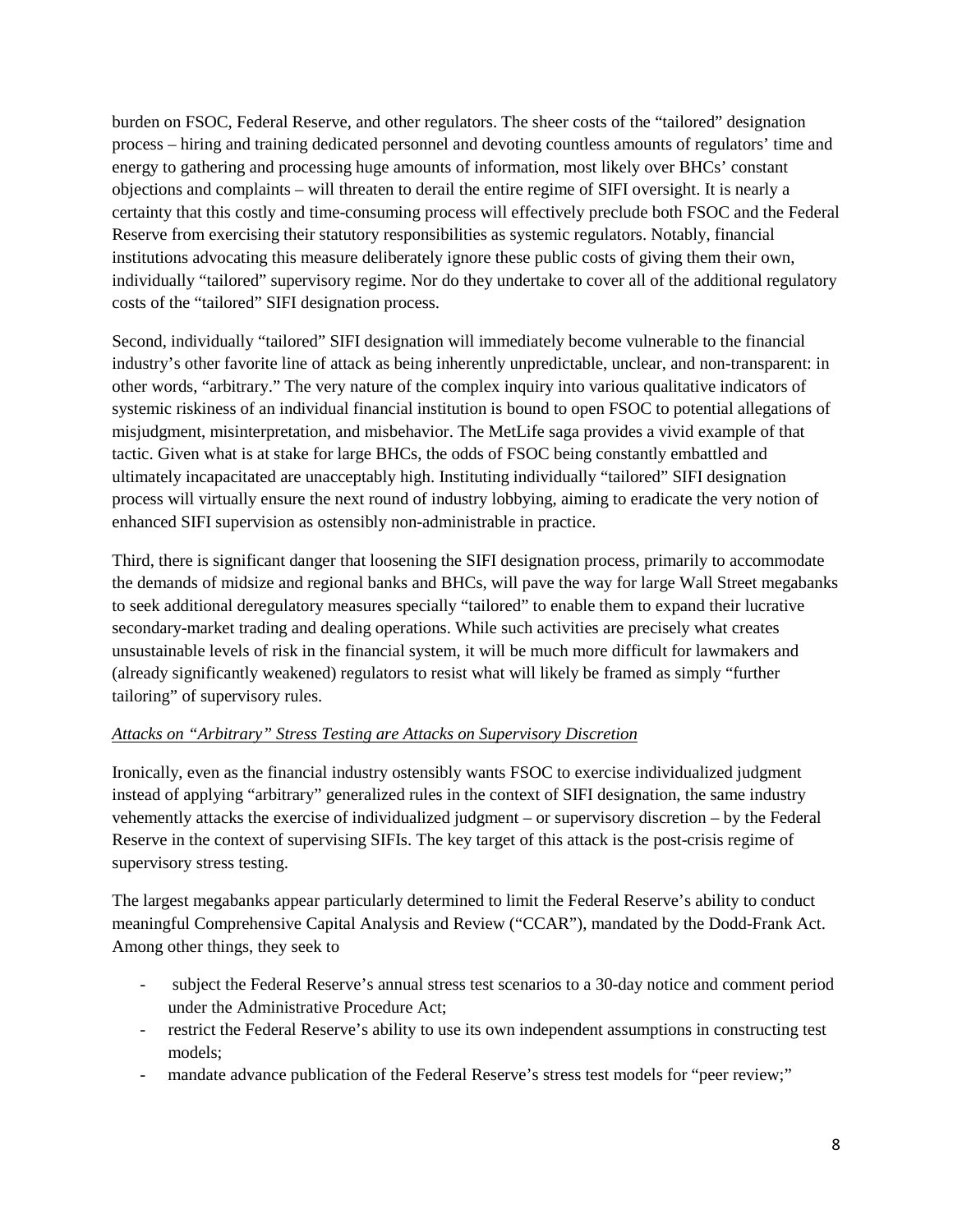- restrict the use of the Federal Reserve's own models merely to a "supervisory assessment" of banks' own models; and
- eliminate CCAR's qualitative assessment for all banks.<sup>[19](#page-3-18)</sup>

If implemented, these industry-advocated changes will effectively nullify the CCAR regime. The principal reason for subjecting SIFIs to both internal and supervisory stress tests is to create a reliable early-warning mechanism for identifying potential weaknesses in the firm's capital planning and management. Forcing the Federal Reserve to disclose ahead of time its stress test models will enable financial institutions "to manage to the test," thus defeating the whole purpose of stress testing. Moreover, subjecting its test scenarios or modeling methodologies to public notice and comment will inevitably create unnecessary delays in the implementation of stress tests. It will impose potentially prohibitive additional costs on the Federal Reserve, burdened with the duty to respond to numerous industry comments and criticisms. Finally, relegating the Federal Reserve's models to a mere back-up reference function will render the entire exercise inherently unreliable.

In sum, what the financial industry is advocating here is not a "more robust and transparent" stress testing process, but a *de facto* sidelining of the Federal Reserve by forcing it to surrender its key supervisory function to SIFIs themselves. Doing so will significantly endanger the country's financial stability and increase the likelihood of another systemic crisis. Accordingly, it will hinder, not promote, America's long-term economic growth.

### **B. There Is No Evidence that Financial Deregulation Is** *Necessary* **To Foster Economic Growth**

Financial institutions' deregulatory proposals claim that the post-crisis regime of enhanced prudential oversight directly prevents them from extending more loans to small businesses and struggling American families. They routinely assert that the more stringent capital requirements and the higher costs of regulatory compliance are the principal, if not the sole, reason why banks cannot increase their financing of productive economic enterprise.

Constant repetitions of this blanket assertion are intended to condition the audience – including the Members of this Committee – to associate the rollback of Dodd-Frank (something the financial industry wants) with the creation of domestic manufacturing jobs (something the American people need). It is calculated to propagate dangerous confusion about the real causes of financialization, ongoing erosion of America's industrial base, rising poverty and inequality, and other social and economic ills of the last several decades. In essence, the industry wants us to believe that forcing Citigroup and Bank of America to finance just 5% of their multi-trillion-dollar high-risk assets with common shareholder equity is the root of all of the nation's economic woes.

This is an incredible claim. There are three main reasons why it is fundamentally false:

- First, capital regulation does not reduce banks' cash available for lending: that notion is based on a fundamental misunderstanding of what bank capital is.
- Second, banks are not short of cash necessary to expand their lending: banks' soaring profits and record dividend payments in recent years show there is plenty of cash they could, but choose not to, lend out.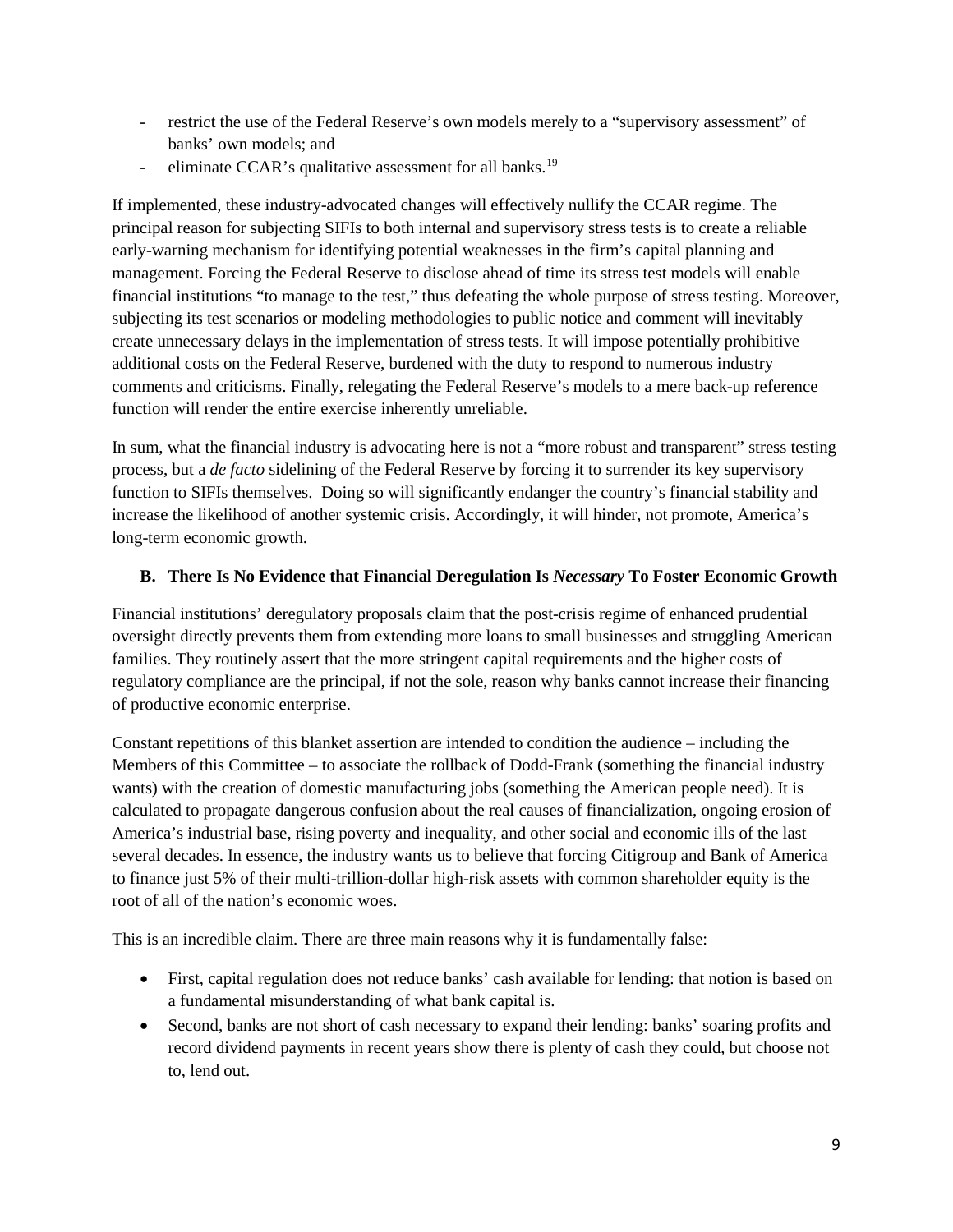• Third, there is no evidence that banks are striving to increase lending that would foster the economic growth: the industry offers no proof (beyond simple assertions) that individual banks' asset allocation decisions are driven, in any meaningful way, by their desire to raise the rate of growth in the real economy. In the absence of such evidence, banks' deregulatory demands should not be taken as *bona fide* proposals to foster America's long-term economic growth.

#### *Enhanced Capital Levels Do Not Restrain Availability of Credit*

Higher capital requirements have nothing to do with reducing money available to banks for lending and productive investment. Capital is not cash in the vault. It is merely an accounting concept, the amount of shareholder equity on a bank's balance sheet: i.e., amount contributed by the bank's shareholders and not borrowed from depositors and other creditors.<sup>[20](#page-4-0)</sup> Banks do not "hold" capital in the same way as they "hold" cash or gold – and in the exact same way as Exxon-Mobil or Microsoft are never said to "hold" their shareholder equity. Capital is simply what the owners of the corporation would receive if the corporation liquidated all of its assets and repaid all of its debts. In that sense, capital is a critical equity cushion that protects corporations' – including banks' and BHCs' – creditors from losses. It is only because financial institutions' creditors are explicitly or implicitly protected from such losses by the federal government that banks and BHCs are allowed to operate with much thinner equity cushions than would be sustainable in our free capitalist market.<sup>[21](#page-4-1)</sup>

It is therefore nonsensical to claim that reducing this creditor-protecting, loss-absorbing equity cushion will somehow "free up cash" for bank lending – and, specifically, for lending to small businesses and credit-needy Americans. How much a bank is willing or able to lend is a complex asset allocation decision that is driven primarily by considerations of bank's own profitability: "Should we extend a longterm loan to a risky small startup, or should we use that money to increase our fee revenues from shortterm derivatives trading?" The impact of this decision on the bank's regulatory capital ratios or stress test results may be an important factor in its choice between lending and trading, but only insofar as it affects – indirectly and in combination with many other factors – that bank's overall profits.

In other words, capital regulation constrains banks' (individually rational) propensity to choose "high risk, high return" assets and limits their ability to maximize shareholder profits by jeopardizing creditors. These regulatory capital constraints, however, still leave plenty of room for banks to choose whether to finance productive economic enterprise or to channel money into secondary market speculation. To the extent the latter increases short-term shareholder returns, it remains a potentially more attractive choice. The largest banks' massive shift into secondary market trading and dealing, especially after the passage of the GLB Act, aptly illustrates that dynamic.

If Congress grants these largest banks' demands to weaken existing capital requirements, supervisory stress testing, and other elements of enhanced prudential regulation and supervision, it will affirmatively sanction virtually unconstrained growth in the volume and speculative riskiness of banks' trading and dealing activities, not traditional "small-business" lending. That, in turn, will spur precisely the kind of speculation-driven asset price inflation that threatens the stability of the American financial and economic system and undermines the country's long-term economic growth.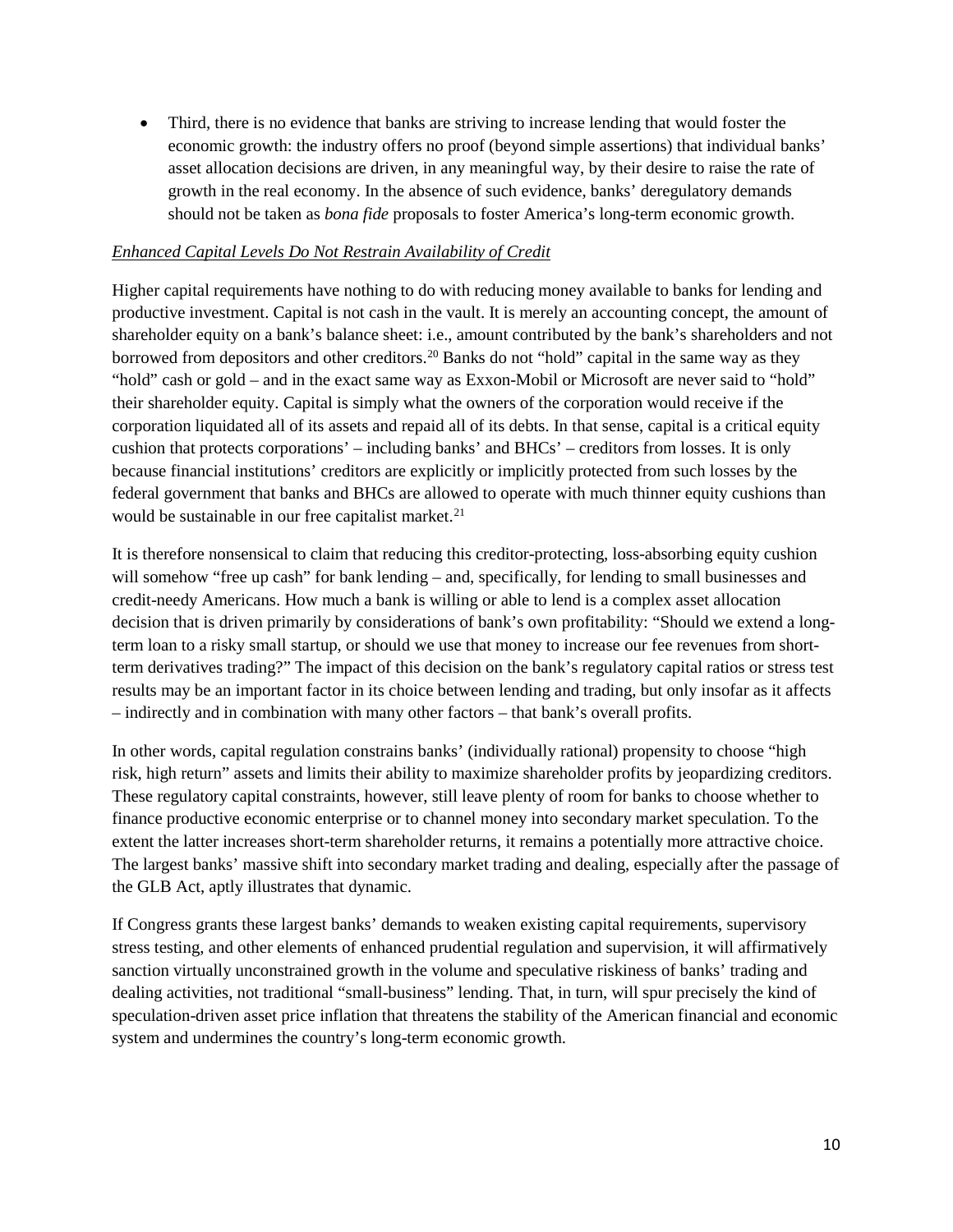#### *Banks Are Not "Short of Cash" for Lending*

According to the FDIC statistics, the U.S. banking industry has fully recovered from the crisis and is doing exceedingly well. Thus, in the first quarter of this year, nearly 96% of all U.S. insured depository institutions were profitable; their average return on equity stood at a healthy 9.37%; and their total quarterly income reached \$44 billion, which is 12.5% higher than a year earlier.[22](#page-4-2) Insured banks' total net income in 2016 exceeded \$171 billion. [23](#page-4-3) BHCs are also turning handsome profits. For example, in the last quarter of 2016, the total quarterly income of just the top six BHCs – JPMorgan Chase & Co., Bank of America Corp., Wells Fargo & Co., Citigroup, The Goldman Sachs Group, and Morgan Stanley – exceeded \$24 billion. [24](#page-4-4)

These profits directly increase banks' and BHCs' shareholder equity – the capital cushion that is a subject of so many of the industry's complaints – and are easily available for use in their lending or other growthpromoting activities. However, it appears that a big chunk of these profits is instead being distributed to the banking institutions' shareholders, in the form of cash dividends and share repurchases. Thus, in 2016, federally-insured banks alone returned to their shareholders \$103 billion in cash dividends,[25](#page-4-5) a number second only to the record high of \$110 billion in cash dividends they paid in 2007, the last full pre-crisis year. [26](#page-4-6)

By any measure, \$103 billion is an enormous amount of money that could be used both (1) to increase banks' total loss-absorbing and risk-reducing regulatory capital cushion, and (2) to finance small familyowned businesses, entrepreneurial startups, medium-size industrials, aspiring students, and struggling families. In other words, using \$103 billion of banks' profits to increase lending to productive economic enterprise would advance both (1) the public interest in having a safer and more efficient system of credit allocation, and (2) the banks' self-professed interest in fostering economic growth and creating American jobs. Yet, banks chose not to go that socially beneficial route.

It is astonishing to see that, after voluntarily sending all that money to shareholders, the banking industry complains that the additional cost of complying with post-crisis regulations "takes capital away from small business loans, home purchases and other productive uses."<sup>[27](#page-4-7)</sup> "Every dollar spent on hiring compliance attorneys," the argument goes, "is potentially \$10 dollars of loans that could be made to improve someone's economic opportunity."[28](#page-4-8) As the dividend numbers cited above show, every dollar diverted away from banks' regulatory compliance would most likely improve only bank shareholders' and managers' "economic opportunity." In fact, using the same mathematical logic, it follows that, in 2016 alone, banks have willingly deprived the real economy of a whopping \$1.03 trillion in "small business loans, home purchases and other productive uses."

It is not my contention that banks should never declare shareholder dividends. The key point here is that bank dividend payouts expose the fundamental falsity of the industry's claims to the effect that excessive regulatory costs deplete banks' resources and prevent them from financing real economic growth. Banks have plenty of extra money for expanding their lending. They *choose* not to lend that money, instead "returning capital" to their shareholders. That is because stable and high dividends increase individual banks' stock prices, which directly benefits not only bank shareholders but also their executives and managers. Higher stock price translates directly into higher bonuses. Higher volume of small-business lending does not.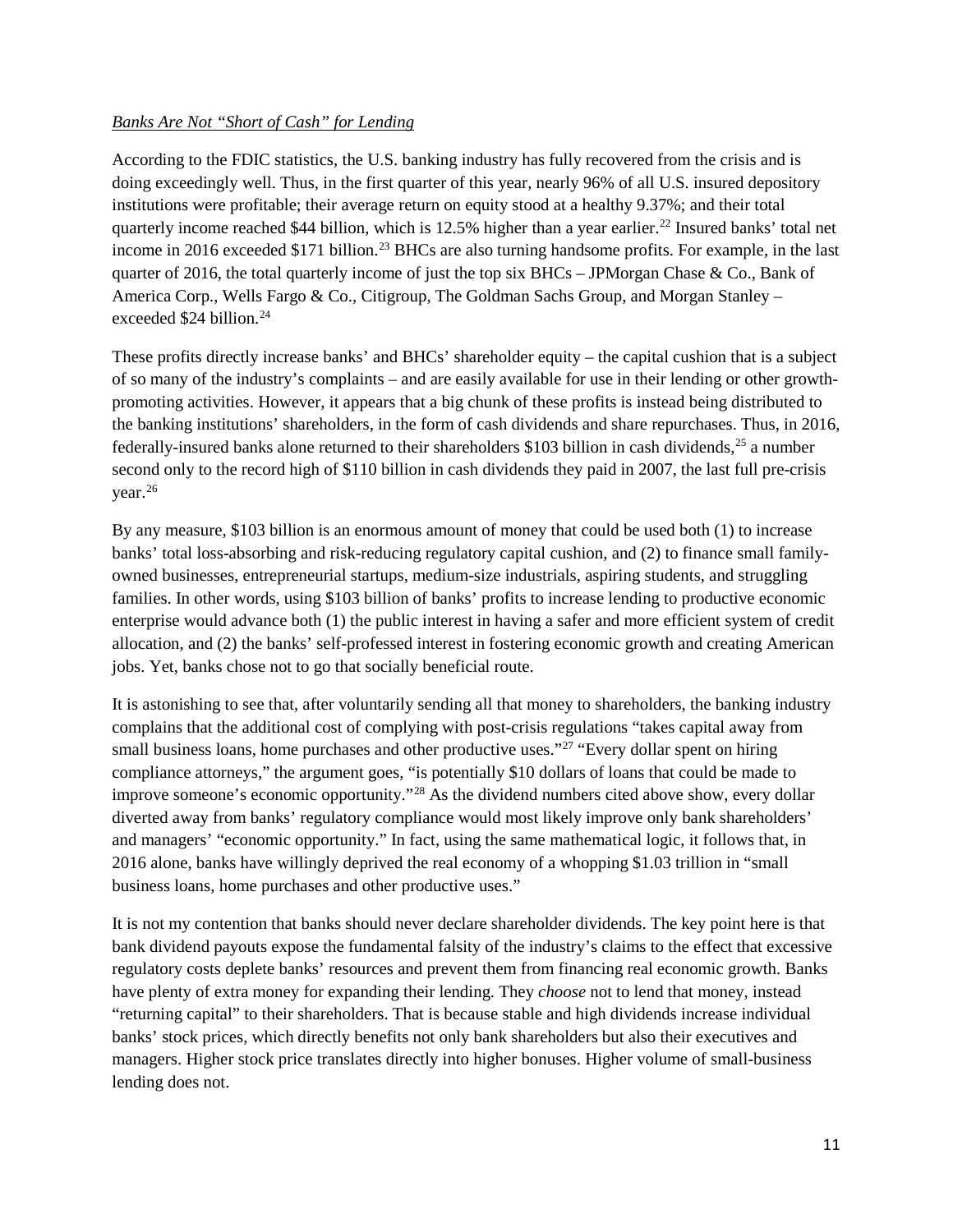This basic fact about banks' use of available capital may explain why these institutions – particularly, the largest Wall Street megabanks – are waging such an adamant campaign against CCAR, "living wills," and other key elements of the Dodd-Frank's systemic risk prevention regime. Under the current regime, SIFIs' ability to pay shareholder dividends or repurchase their own shares is expressly conditioned on supervisory approval, based in part on the results of the latest stress tests. Not meeting supervisors' expectations, therefore, limits their ability to pay dividends and depresses their stock price. It is telling, for example, that securities analysts and investment advisers have been buzzing about Citigroup's and Bank of America's recent and expected future hikes in dividend payouts after both of these firms performed better in the CCAR tests.[29](#page-4-9) As one expert put it, "The ability to pay dividends is currently a hallmark of strength in the sector."<sup>[30](#page-4-10)</sup> Accordingly, deregulatory rollback of the Federal Reserve's stress testing and other prudential regulations is expected to enable Citigroup, Bank of America, and other SIFIs to raise their dividends and share repurchases, thus lifting the value of their stock.<sup>[31](#page-4-11)</sup>

<span id="page-11-0"></span>Thus, it appears that market experts have no confusion about the real benefits of massive financial deregulation: it will increase banks' profits, dividend payouts, and stock prices. Whether or not it will also promote the country's long-term economic growth does not seem to be part of the conversation.

## *There Is No Evidence That "Fostering America's Economic Growth" Is A Meaningful Factor In Banks' Business Decisions*

It is, of course, possible that, while returning massive amounts of capital to shareholders, banks and BHCs are nevertheless genuinely dedicated to their self-declared mission of financing America's real economic growth. Rather than take their word for it, however, the Committee should require specific, robustly documented and empirically supported, evidence that that is indeed the case.

For example, the Committee should ask each financial institution asking for regulatory relief to provide specific, quantified, and fully documented answers to the following questions:

- What was your institution's specific (i.e., quantified) annual contribution to the growth of your local, regional, and/or national economy, in the period between 2010 and 2017 (after the enactment of Dodd-Frank)? What was it in the pre-Dodd-Frank period between 2000 and 2009?
- How much additional annual contribution to the growth of your local, regional, and/or national economy would your institution have made, but was prevented from making directly as a result of [*insert a specific regulatory provision of the Dodd-Frank regime*]?
- In each year since 2010, what was the aggregate amount of commercial and industrial (C&I) loans that your institution refused to extend, solely because of [*insert a specific regulatory provision of the Dodd-Frank regime*]?
- Does your institution have an enterprise-wide strategy for facilitating domestic job-creation and promoting the growth of your local, regional, and national economy? What are the core elements of that strategy?
- How often does your institution's Board of Directors and top management discuss the institution's performance in implementing that strategy?

This type of targeted inquiry would help to (1) establish the credibility of the financial industry's claims; and (2) discover the real link, if any, between financial institutions' deregulatory agenda and the country's real economic growth. Presently, none of the financial industry's numerous deregulatory proposals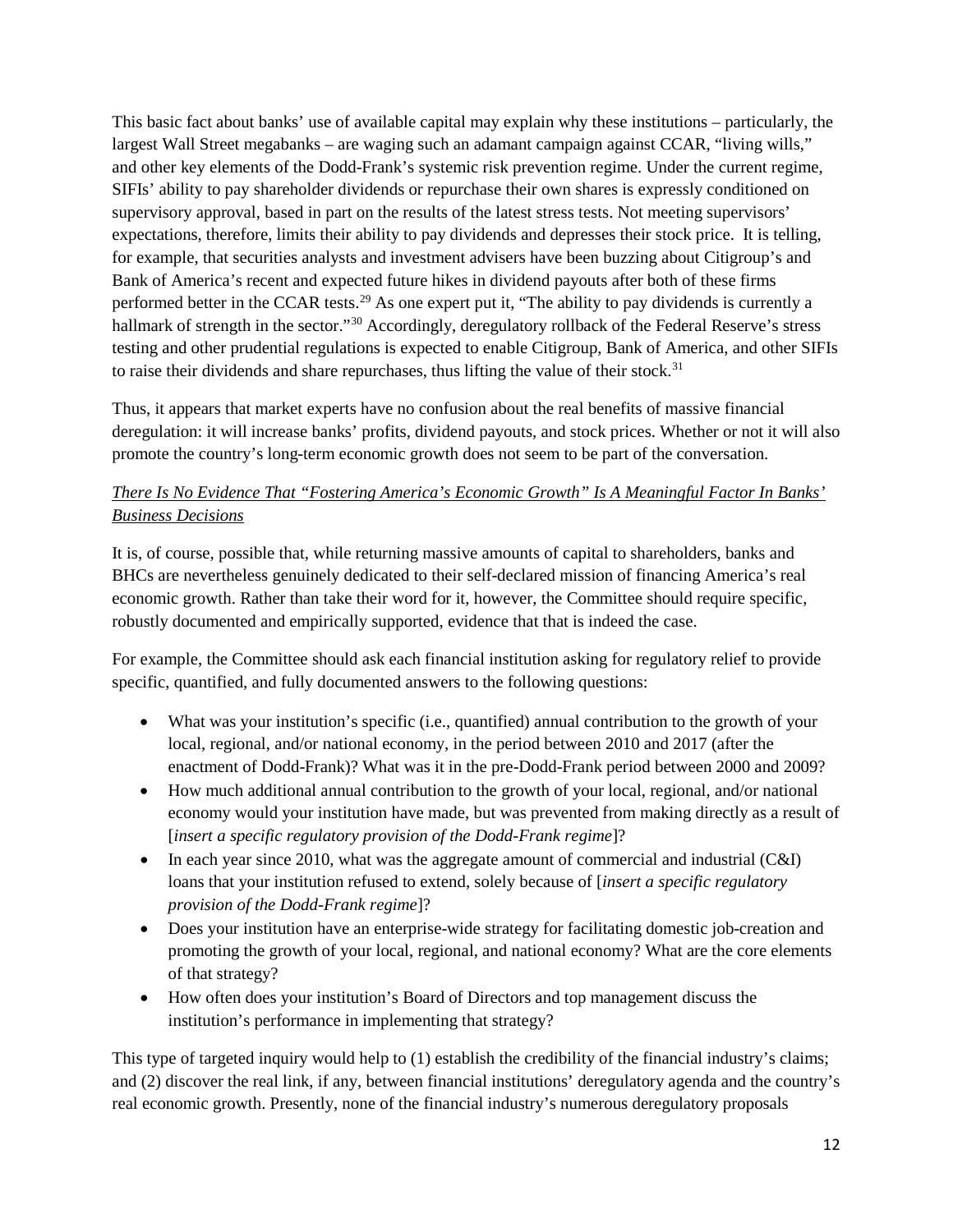establish that link, relying instead on purely declarative rhetoric. They then demand effective removal of key regulatory safeguards against systemic financial crises, solely on the strength of that rhetoric. Assessing the public costs and benefits of any such deregulatory proposals, however, requires ascertaining that such steps are actually – and not just rhetorically – going to generate substantial growth in the country's real economy.

It is unlikely that any financial institution will be able to produce satisfactory answers to any of these questions. As private shareholder-owned firms, these institutions' primary concern is their own profitability, not the overall performance of the American economy. They simply do not track, and are not equipped to track, the relevant macroeconomic data: measuring and worrying about such data is the government's responsibility, an inherently public task. That means that determining what should be done to spur America's economic growth – and whether relaxing any of the existing financial regulations should be a part of that endeavor – is also an inherently public responsibility. The financial industry's attempts to usurp or sidetrack the process of public deliberation on such an important matter should therefore be subjected to intense scrutiny.

## **III. BROADER STRUCTURAL SOLUTIONS ARE NEEDED TO CHANNEL CAPITAL INTO PRODUCTIVE ECONOMIC ACTIVITY AND SUSTAINABLE GROWTH**

The Dodd-Frank regime of systemic oversight and enhanced prudential supervision of SIFIs correctly aims to limit potentially destabilizing speculation and asset price inflation in secondary markets. To the extent it strengthens the resilience and stability of our financial system, it lays down an important foundation for the nation's long-term economic growth. However, simply limiting the opportunities for diverting capital into speculative trading is not sufficient to spur and sustain such growth in practice. It is equally important to ensure that a significantly greater share of available financial capital is *actively and consistently flowing* into long-term productive investment. In other words, it entails cultivating new sources of, and creating new avenues for profitably deploying, truly *"patient" capital*.

Abundant patient capital is what enables construction of large-scale physical and social infrastructures, supports transformative R&D projects, generates productivity gains, and creates sustainable well-paying jobs throughout the nation. By the same token, the chronic shortage of patient capital – and persistent glut of speculative capital – is the key reason for the sluggishness of America's real economy today.

Incentivizing investor "patience" on the scale needed to spur the nation's long-term economic growth, however, is a difficult task that cannot be reduced simply to a few deregulatory or tax-relief measures. Nor can it be left to the private sector alone. Private investors' time horizons and risk tolerance levels are inherently limited by the finite nature of their economic resources and their biological lifespan. It is fundamentally rational for private investors to prefer shorter-term investments, which entail less unforeseeable future risk and promise returns within such investors' reasonable lifetime horizons. Private investors' short-term bias, therefore, is not a deviation from market rationality; it is a built-in feature of such rationality.

Overcoming investor short-termism and facilitating the formation of "patient" capital requires new, more effective forms of *public-private partnership*. The public component of such partnership will bring into the investment process a number of unique advantages that public instrumentalities enjoy when they act as market participants: their vast scale, high risk tolerance, lengthy investment horizons, and direct backing by the full faith and credit of the United States. Combining these unique capacities of a public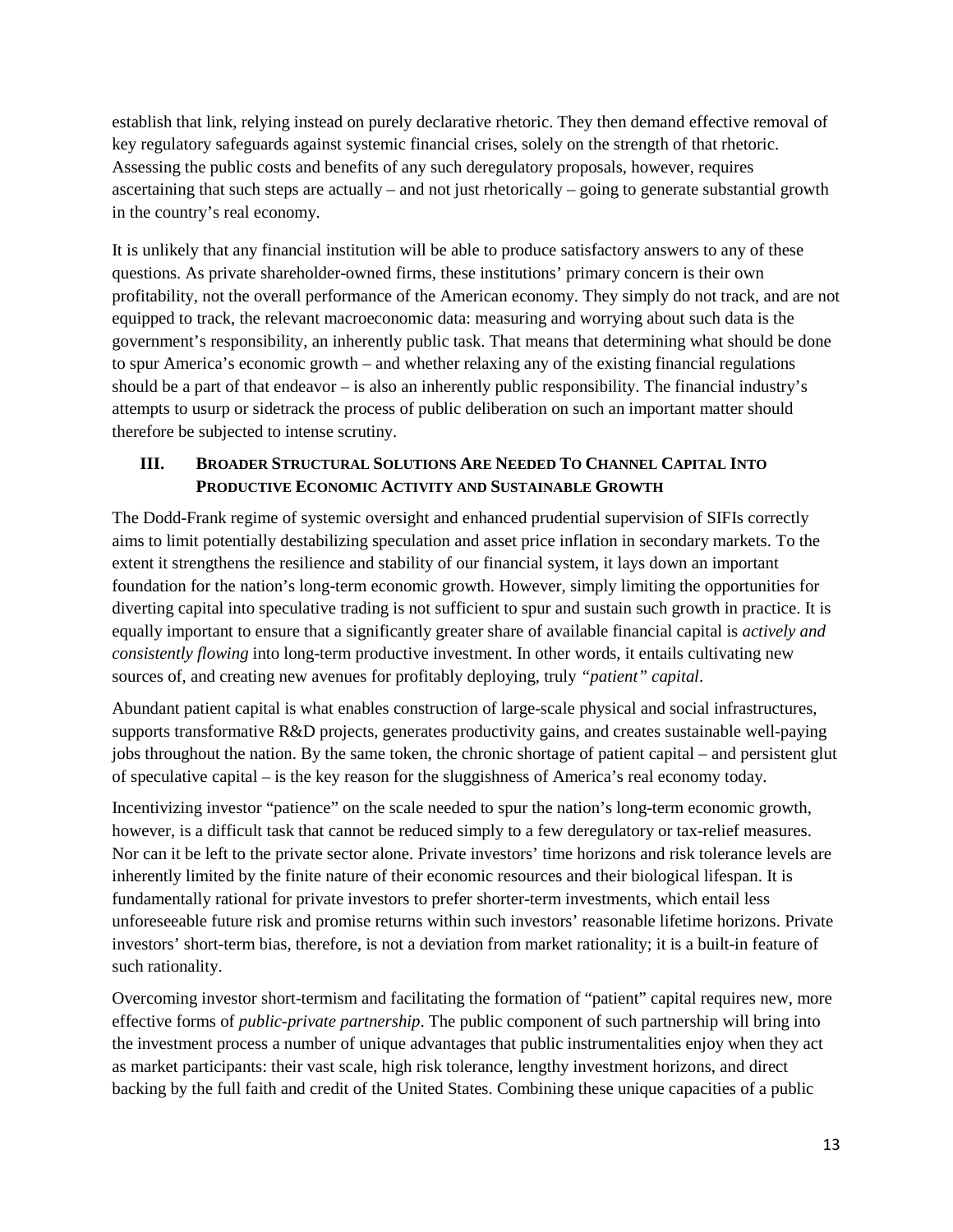investor with private investors' informational agility, superior knowledge of local conditions, and market expertise will help to channel both private and public resources into the critical growth-inducing projects. This new, patient public-private capital will finance the building of new roads, bridges, high-speed train lines, clean energy networks, and next-generation industrial plants. It will also create new well-paying jobs, offer new educational opportunities, and unleash new entrepreneurial energy of the American people.

My colleague, Professor Robert Hockett, and I have developed a specific proposal for creating this new kind of infrastructural growth-oriented public-private partnership. A White Paper detailing our proposal is attached as an Appendix to this testimony.

It is this kind of programmatic reform – not a massive rollback of the Dodd-Frank Act – that the American economy and the American people need. I urge the Committee to rise to this challenge and not allow banks' self-serving deregulatory demands to distract its attention from what really matters to the American economy and the American public.

#### **CONCLUSION**

Promoting sustainable, socially inclusive long-term growth in America's real economy is a task of enormous public significance. Massive financial deregulation urged by the banking industry, however, will not foster such real economic growth: it will merely spur speculation-driven asset price inflation in secondary markets. That is what generates Wall Street's greatest short-term profits and causes wealthand growth-destroying systemic crises. Weakening regulatory standards and effectively incapacitating FSOC, the Federal Reserve, the Consumer Financial Protection Bureau, and other federal regulators will put us much closer to another financial disaster.

Contrary to the financial industry's assertions, massive dismantling of the Dodd-Frank regime of systemic regulation will not benefit small businesses and struggling families across America. There is no evidence that the additional cost of banks' regulatory compliance with post-crisis regulations actually depletes banks' resources and/or diverts them away from productive uses. Despite their complaints about regulatory costs, American banking institutions are highly profitable and awash in cash, which they could use for lending to small businesses but instead choose to return to their shareholders in the form of dividends and share repurchases. Against that background, it is impossible to take the industry's attacks on Dodd-Frank seriously.

The Committee should, therefore, reject the financial industry's unsubstantiated claims and requests for massive deregulation and demolition of the Dodd-Frank Act. The Committee should focus its attention on finding real solutions to the real problems associated with speculative short-termism and persistent misallocation of capital, which impede economic growth. Devising such solutions is challenging but necessary in order to make finance serve the nation's long-term economic goals.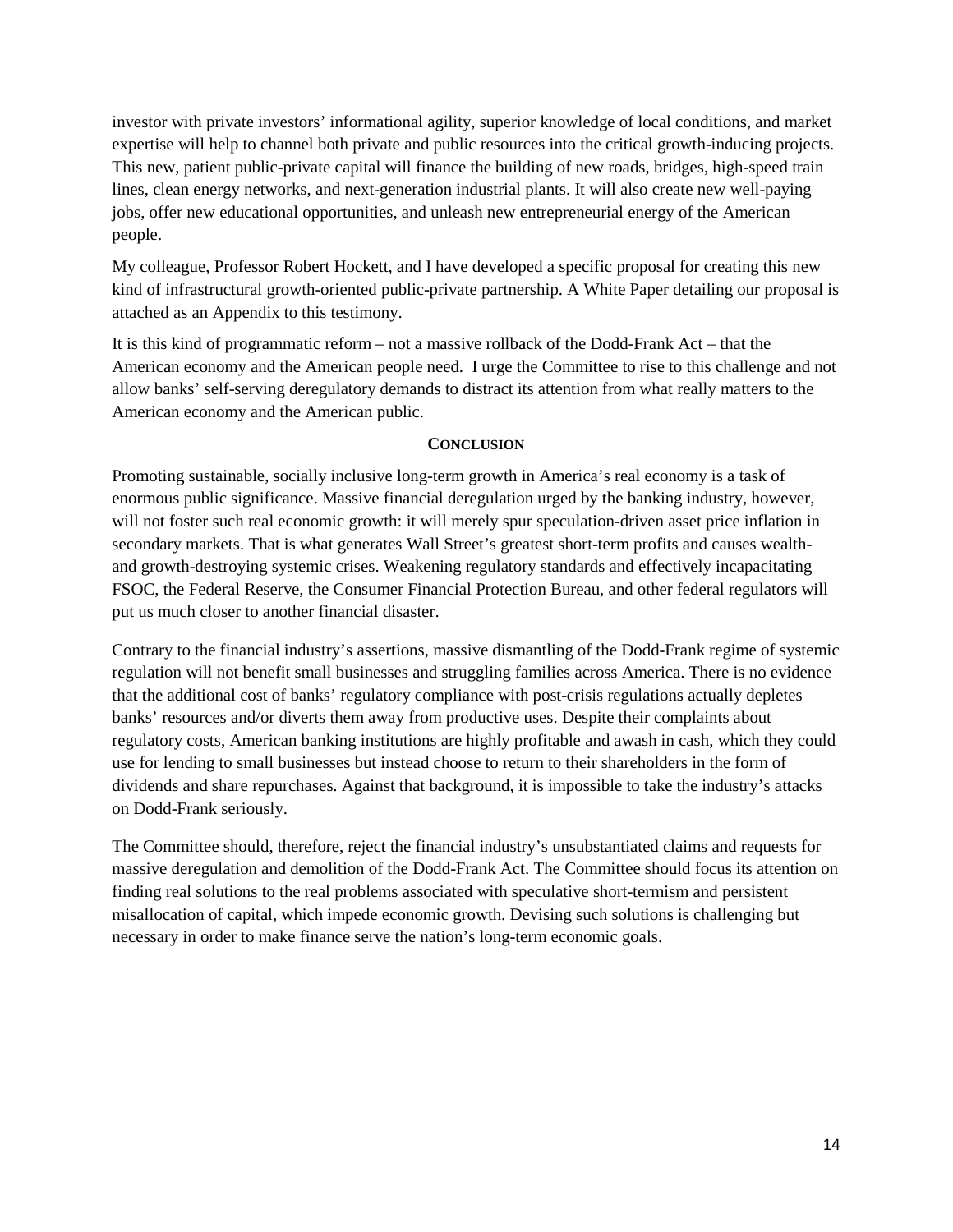$\overline{\phantom{a}}$ 

<sup>6</sup> The total number for 2016 is the sum of the revenant quarterly numbers. *See,* Federal Reserve Bank of New York*, Quarterly Trends for Consolidated U.S. Banking Organizations, available at* [https://www.newyorkfed.org/medialibrary/media/research/banking\\_research/quarterlytrends2016q4.pdf?l](https://www.newyorkfed.org/medialibrary/media/research/banking_research/quarterlytrends2016q4.pdf?la=en) [a=en,](https://www.newyorkfed.org/medialibrary/media/research/banking_research/quarterlytrends2016q4.pdf?la=en)

 $<sup>7</sup>$  Letter to The Honorable Michael D. Crapo and The Honorable Sherrod Brown from Francis Creighton,</sup> Executive Vice President of Government Affairs of Financial Services Roundtable (Apr. 14, 2017) [the "FSR Letter"], at 1.

<sup>8</sup> The fundamental logic of speculative manias and crashes has been explained and documented many times. *See,* CHARLES P. KINDLEBERGER & ROBERT ALIBER, MANIAS, PANICS, AND CRASHES: A HISTORY OF FINANCIAL CRISES (2005); ERIK GERDING, LAW, BUBBLES, AND FINANCIAL REGULATION (2013). <sup>9</sup> Financial Services Modernization Act (Gramm-Leach-Bliley Act), Pub. L. No. 106-102, 113 Stat. 1338  $(1999)$ .

<sup>10</sup> *See,* Arthur E. Wilmarth, Jr., *The Dark Side of Universal Banking: Financial Conglomerates and the Origins of the Subprime Financial Crisis*, 41 CONN. L. REV. 963, 1002-46 (2009).

<sup>11</sup> *See,* Federal Reserve Bank of New York*,* Quarterly Trends for Consolidated U.S. Banking Organizations, Fourth Quarter 2016, *available at*

[https://www.newyorkfed.org/medialibrary/media/research/banking\\_research/quarterlytrends2016q4.pdf?l](https://www.newyorkfed.org/medialibrary/media/research/banking_research/quarterlytrends2016q4.pdf?la=en)  $a=en$ , at 13.

<sup>12</sup> *See,* Thomas Philippon, *Finance versus Wal-Mart: Why Are Financial Services So Expensive?* RETHINKING THE FINANCIAL CRISIS 235 (ALAN BLINDER ET AL., EDS. 2012).

<sup>13</sup> *See,* Saule T. Omarova, *The New Crisis for the New Century: Some Observations on the "Big-Picture" Lessons of the Global Financial Crisis of 2008*, 13 N.C. BANKING INST. 157 (2009).

<sup>14</sup> According to official statistics, the top 50 largest BHCs' total net income for the last quarter of 2016 was over \$32B, while their average annualized return on equity was above 7%. Tellingly, the total quarterly income of just the top six  $BHCs - JPMorgan Chase & Co., Bank of America Corp., Wells Fargo$ & Co., Citigroup, The Goldman Sachs Group, and Morgan Stanley – was over \$24B. Three of these largest institutions had annualized return on equity of almost 11%. Federal Reserve Bank of New York*, Quarterly Trends for Consolidated U.S. Banking Organizations, Fourth Quarter 2016*, *available at* [https://www.newyorkfed.org/medialibrary/media/research/banking\\_research/quarterlytrends2016q4.pdf?l](https://www.newyorkfed.org/medialibrary/media/research/banking_research/quarterlytrends2016q4.pdf?la=en)

<sup>17</sup> *See, e.g.,* Letter to The Honorable Michael D. Crapo and The Honorable Sherrod Brown from The Clearing House (Apr. 14, 2017) [the "TCH Letter"].

<sup>18</sup> *See,* Federal Deposit Insurance Corporation, The S&L Crisis: A Chrono-Bibliography, *available at* [https://www.fdic.gov/bank/historical/sandl/.](https://www.fdic.gov/bank/historical/sandl/) 19 *See*, TCH Letter, *supra* note [17.](#page-5-0)

<sup>1</sup> David Luttrell, Tyler Atkinson, Harvey Rosenblum, *Accessing the Costs and Consequences of the 2007- 09 Financial Crisis and Its Aftermath*, DALLASFED ECONOMIC LETTER, Vol. 8, No. 7 (Sept. 2013), *available at* [https://www.dallasfed.org/research/eclett/2013/el1307.cfm,](https://www.dallasfed.org/research/eclett/2013/el1307.cfm) at 1-2.

<sup>2</sup> *See,* Matt Scully, T*rumps' America Is Facing a \$13 Trillion Consumer Debt Hangover*,

BLOOMBERG.COM (6 June 2017), *available at* [https://www.bloomberg.com/news/articles/2017-06-](https://www.bloomberg.com/news/articles/2017-06-06/trump-s-america-is-facing-a-13-trillion-consumer-debt-hangover?srnd=157391092) [06/trump-s-america-is-facing-a-13-trillion-consumer-debt-hangover?srnd=157391092.](https://www.bloomberg.com/news/articles/2017-06-06/trump-s-america-is-facing-a-13-trillion-consumer-debt-hangover?srnd=157391092)

<sup>3</sup> *See,* Robert Hockett & Richard Vague*, Debt, Deflation, and Debacle: Of Private Debt Write-Down and Public Recovery* (2013), *available at* [https://www.interdependence.org/wp](https://www.interdependence.org/wp-content/uploads/2013/04/Debt-Deflation-and-Debacle-RV-and-RH1.pdf)[content/uploads/2013/04/Debt-Deflation-and-Debacle-RV-and-RH1.pdf.](https://www.interdependence.org/wp-content/uploads/2013/04/Debt-Deflation-and-Debacle-RV-and-RH1.pdf) 4 Luttrell *et al., supra* note [1,](#page-0-0) at 3.

<sup>5</sup> Dodd-Frank Wall Street Reform and Consumer Protection Act of 2010, Pub. L. No. 111-203, 124 Stat. 1376 (2010) (codified at 12 U.S.C. § 5301 et seq. (2012)).

 $a=en$ , at 36.

<sup>15</sup> 12 U.S.C. § 5321.

<sup>16</sup> 12 U.S.C. § 5323; 5325.